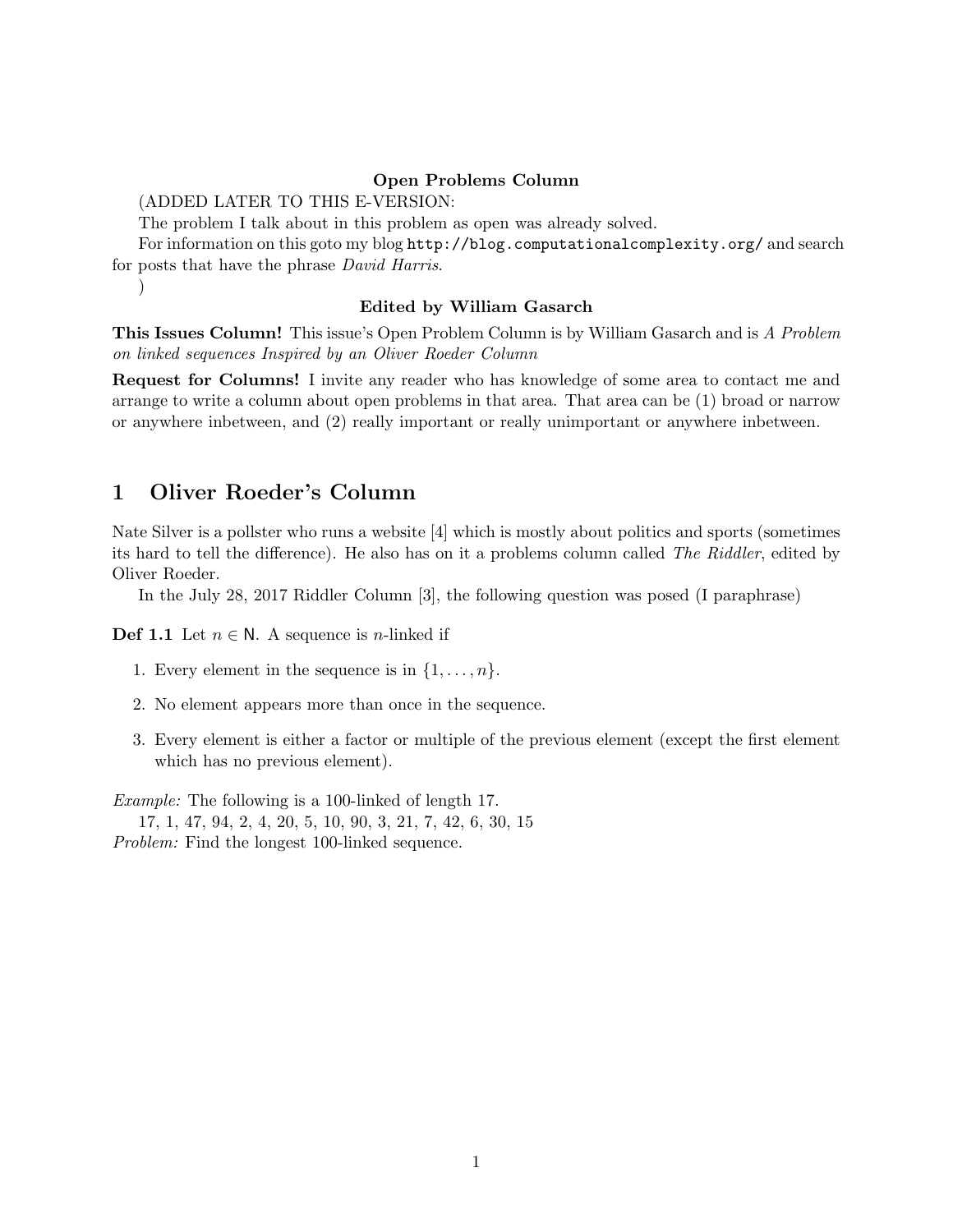# 2 My Solution

After much work and doodling I found a 100-linked sequence of length 42. I present it as a sequence of sequences that are either increasing (each number is a multiple of the prior one) or decreasing (each number is a factor of the prior one):

Is 42 the best you can do? Fans of The Hitchhiker's Guide to the Galaxy would say of course!. Alas, it is not the answer. The next section reveals what The Riddler said.

# 3 The Riddler's Answer

In the August 4 2017 Riddler Column [2] the answer was revealed! There is a 100-linked sequence of length 77: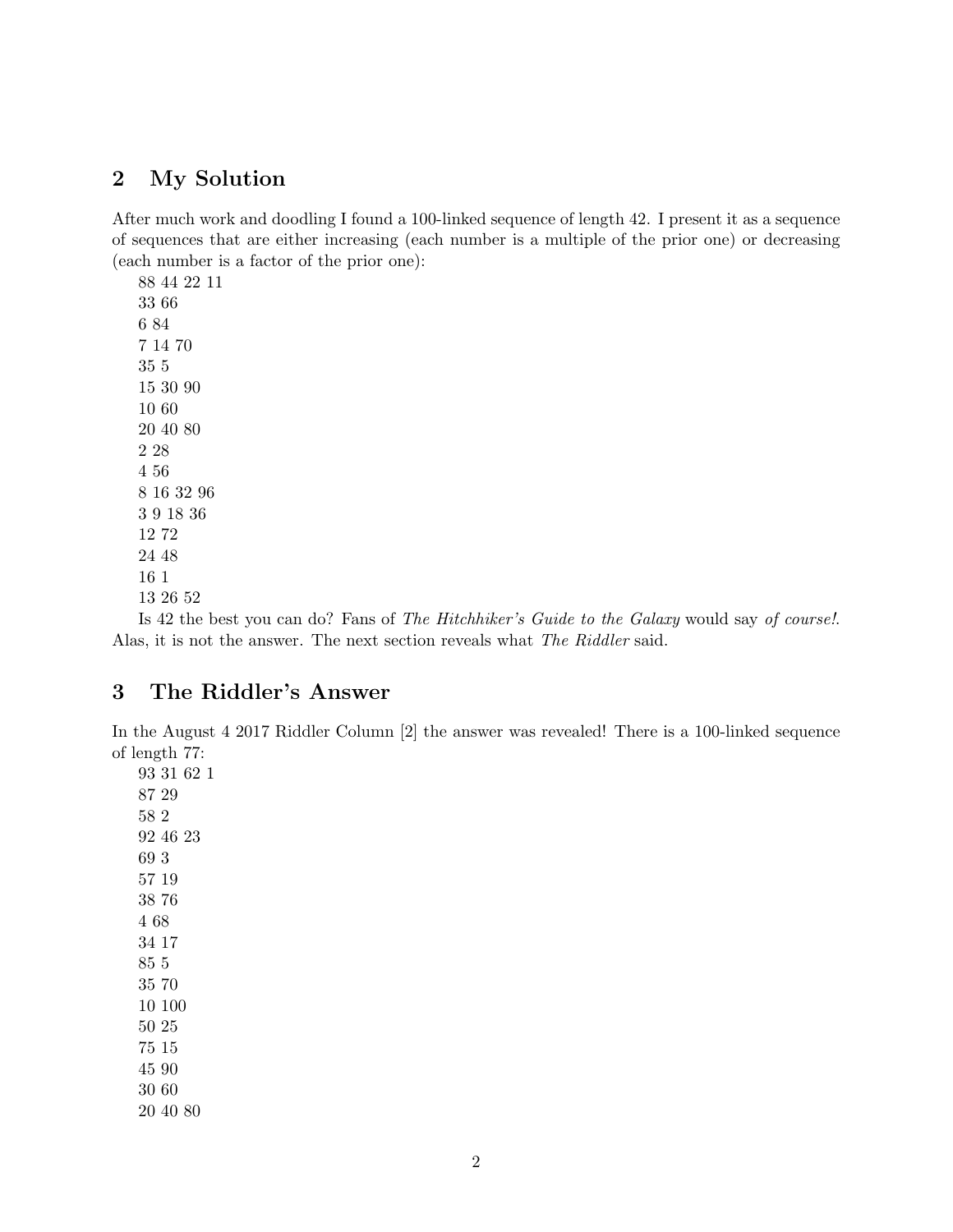They also showed another sequence of length 77. How were they found? Are they optimal? They were found by a computer program. The submitters claimed that the program proved it was optimal. Since two different people got it we are inclined to believe them; however, that is not a human-readable proof.

Open Problem 3.1 Find a human-readable proof that there is no 100-linked sequence of length 78.

# 4 Open Problems

**Open Problem 4.1** Let  $k(n)$  be the length of the longest linked *n*-sequence. Get upper and lower bounds on  $k(n)$  asymptotically.

**Convention 4.2** We will assume  $k(n) = \Theta(n^a)$  for some  $0 < a \le 1$  while asking our later open questions. If this is incorrect we will need to modify some of the open questions.

We now ask some complexity questions.

## LINKED-SEQ: Given  $n$  find a longest  $n$ -linked sequence.

We give a naive algorithm for LINKED-SEQ.

- 1. Input $(n)$
- 2. maxlength = 0, maxseq =  $\lambda$  (the empty string)
- 3. (SEQ<sub>n</sub> is the set of all sequences of length  $\leq n$  from  $\{1, \ldots, n\}$ .)

For  $s \in \text{SEQ}_n$ 

If s is linked and  $|s| >$  maxlength then maxlength  $\leftarrow |s|$  and maxseq  $\leftarrow s$ .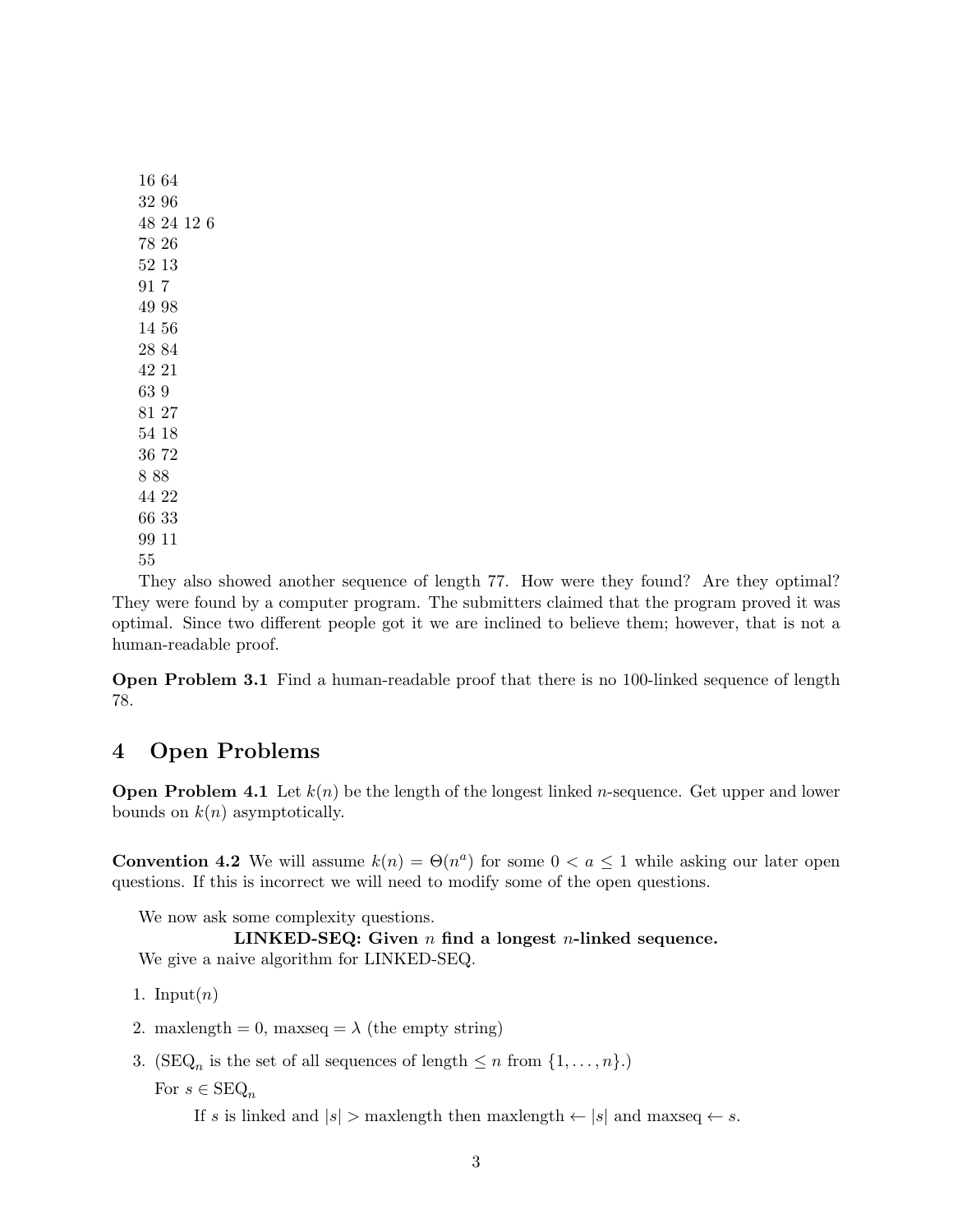4. Output maxlength and maxseq.

This algorithm takes time roughly  $O(|S|)$  which is  $O(n \times n!)$ .

Open Problem 4.3 Is there an algorithm for LINKED-SEQ that runs in time polynomial in n? (Note that we said polynomial in n, not in  $\lg n$  since we are assuming that the sequence is of length  $\Theta(n^a)$ , hence just outputing it takes a long time.)

We now consider how to phrase the complexity in terms of NP-completeness. Let

LINKED =  $\{1^{n,k}:$  there is an *n*-linked sequence of length  $k\}$ 

(We use  $1^{n,k}$  since we are assuming that the interesting cases are when  $k = \Theta(n^a)$  and hence the witness is of size  $\Theta(n^a \log n)$ .)

**Def 4.4** *A* is a *tally set* if  $A \subseteq 1^*$ .

LINKED is clearly in NP. However, since it is a tally set it is not NP-complete unless P=NP (we reconsider this issue in Section 5). So we look at:

LINKEDEXT =  $\{(1^{n,k}, x_1, \ldots, x_m) : x_1, \ldots, x_k \text{ can be extended to an } n\text{-linked sequence of length } k \}$ 

Open Problem 4.5 Is LINKEDEXT NP-complete? Either prove it or show that if it is then the polynomial hierarchy collapses, or some other unlikely consequence.

Since the function LINKEDSEQ outputs the sequence itself, which we are assuming is length  $\Theta(n^a)$ , the complexity has to be measured as a function of n, possibly polynomial. If all we want is the *length* of the longest *n*-linked sequence the complexity can be measured as a function of  $\lg n$ , possibly polynomial.

#### LINKED-LENGTH:

Given  $n$  find the length of the longest  $n$ -linked sequence.

Open Problem 4.6 Is there an algorithm for LINKED-LENGTH that runs in time polynomial in  $\lg n$ ? Polynomial in  $n$ ?

#### LINKED-COUNT problem: Given  $n$  find the number of  $n$ -linked sequences of max length.

Open Problem 4.7 Is there an algorithm for LINKED-COUNT that runs in time polynomial in  $\lg n$ ? Polynomial in n? The  $\lg n$  question only makes sense if LINKED-COUNT is not that large.

We now generalize the problem further.

**Def 4.8** Let  $A \subseteq N$ . A sequence is A-linked if

- 1. Every element in the sequence is in A.
- 2. No element appears more than once in the sequence.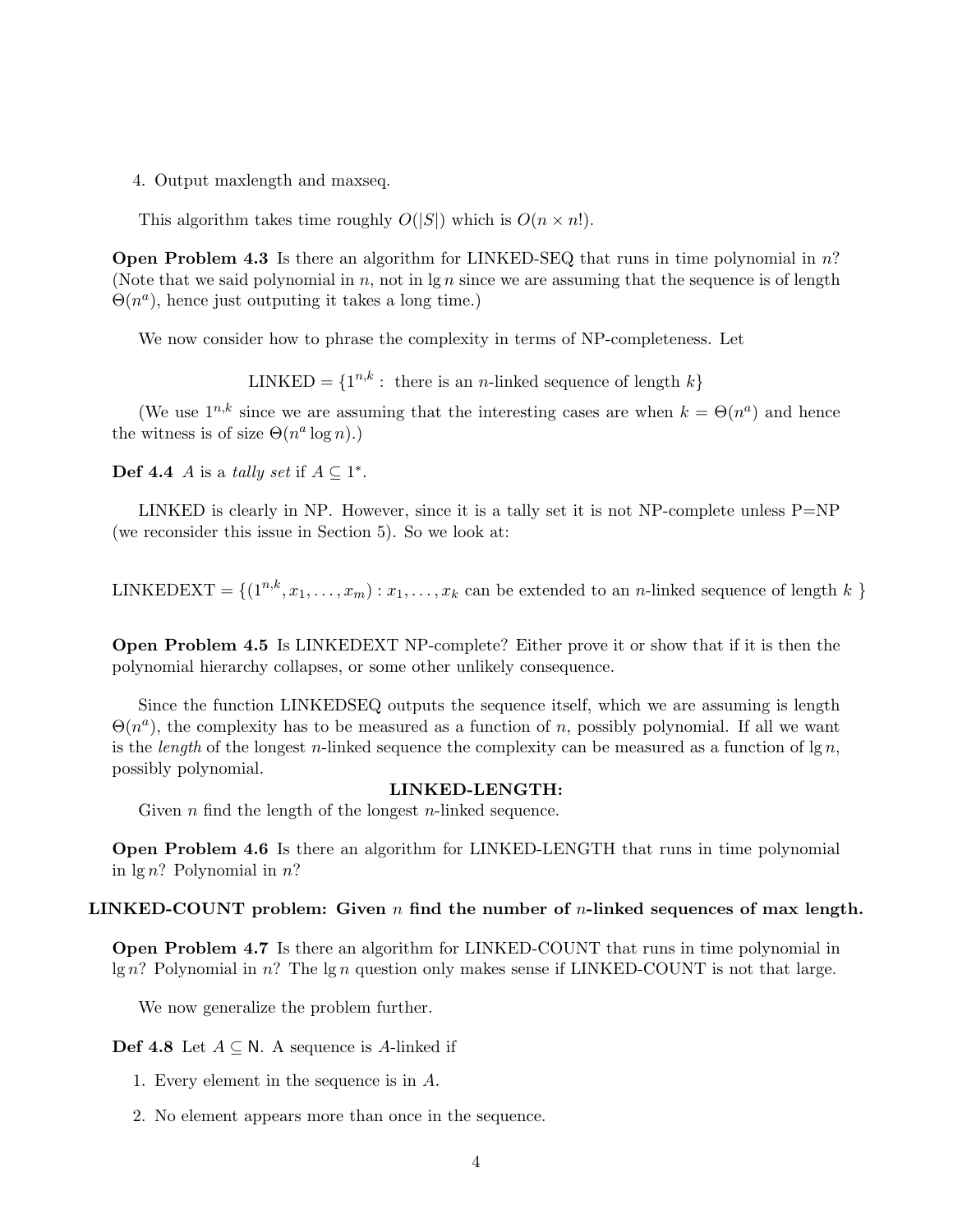3. Every element is either a factor or multiple of the previous element (except the first element which has no previous element).

All of the above problems can be asked with input a set A of naturals and asking about A-linked sequences. We restate one of them in full to make a point.

LINKEDA = { $(A, 1<sup>k</sup>)$  : there is a A-linked sequence of length k }

(A is coded by a set of numbers in unary.)

LINKED is clearly in NP. Since  $A$  can be anything we find it quite plausible that LINKEDA is NP-complete.

Open Problem 4.9 Is LINKEDA NP-complete?

## 5 The Complexity of Tally Sets

Recall that we briefly considered the complexity of:

LINKED =  $\{1^{n,k} : \text{ there is an } n\text{-linked sequence of length } k\}.$ 

Our thought was that to show that LINKEDSEQ is probably not in P we should show that LINKED is NP-complete. But, alas, LINKED is a tally set and hence can't be NP-complete unless  $P=NP$ .

### Def 5.1

1. TALLY is the set of all tally sets.

2. A is NP∩TALLY-complete if  $A \in \text{NP}$ ,  $A \in \text{TLLY}$  and, for all  $B \in \text{NP} \cap \text{TLLY}$ ,  $B \leq^p_m A$ .

Let  $M_1, M_2, \ldots$  be an enumeration of NP-machines. Buhrman et al. [1] observed that the following set is NP ∩TALLY-complete:

COMP = { $1^{i,n,t}$  :  $M_i(1^n)$  accepts on some path in t steps}.

One way to show that a set in  $A \in \text{NP} \cap \text{TALLY}$  is probably difficult is to show A is NP∩TALLYcomplete. One way to do that is to show that COMP  $\leq^p_m A$ . However:

- 1. COMP is the only NP ∩TALLY-complete set that we know of.
- 2. A contrast: (1) the thousands of NP-complete problems have been worked on for a long time, without any poly time algorithm, so we believe  $P \neq NP$ , but (2) there has been very little study of NP ∩TALLY-completeness. So COMP might not even be hard.

A similar notion, NP ∩SPARSE-completeness, has been studied by Buhrman et al. [1].

### 6 Acknowledgments

I would like to thank Clyde Kruskal for proofreading and discussion. I would like to thank Oliver Roeder for his column that inspired this column.